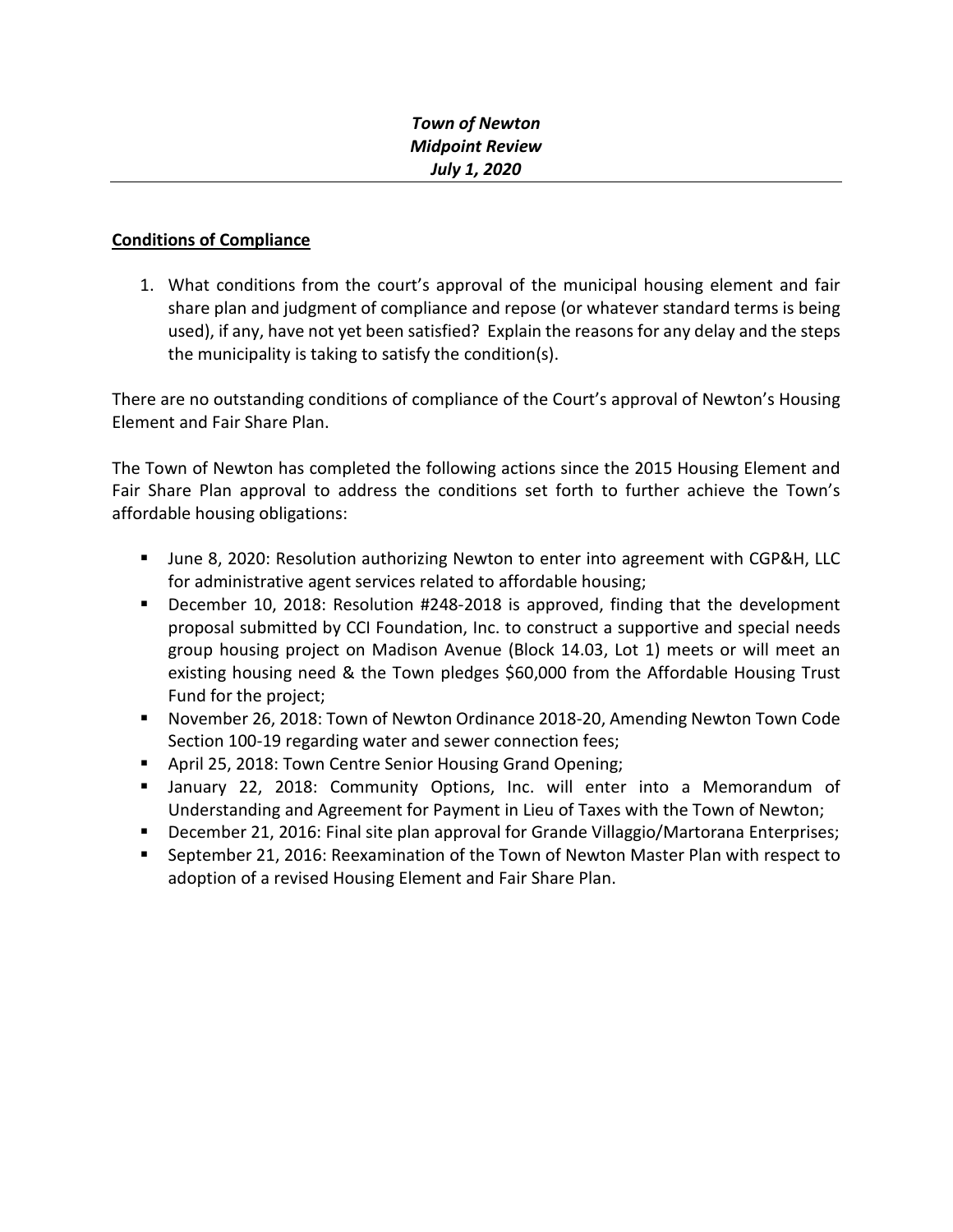#### **Developments that Are Not Completed**

2. For each court-approved inclusionary development project that is not yet constructed, please provide a narrative as to its status and any progress towards construction.

**Special District 9: Planned Neighborhood Development District**, or **SD-9 Inclusionary Zone**, covers approximately 52 acres along High Street along Newton's western border. The Town's Master Plan update recommended increasing the allowed density in this District to create a community of mixed-income development. Residential development should vary in density from higher density along High Street to lower density the further away from the road frontage. This zoning includes a mandatory 20% set-aside for affordable housing. No development has been proposed.

The Town has developed an **Affordable Housing Overlay Zone** for application to Block 3.04, Lot 1 (**Water Street**), as well as other properties that may become available for affordable housing development in the future. The Water Street conceptual development plan provides for the development of four multi-family dwelling apartment buildings, containing a total of 180 units with 90 one-bedroom apartments and 90 two-bedroom apartments. There is a minimum 10-% set-aside. No development has been proposed.

The **Paterson Avenue Redevelopment Area**, located on block 16.03, lots 6 and 7, contains industrial uses, one of which is vacant. The plan was adopted on December 10, 2007 and allowed for small lot single family residential and duplexes with a 15%-20% set-aside. The plan was most recently amended in December 2019 to allow for the development of townhomes at the request of a potential developer. The developer has expressed interest in developing one phase of townhomes.

The **Hicks Avenue Redevelopment Area** that includes block 14.02, lots 1 through 8, was adopted in December 2008 and most recently amended in July 2014 to permit the development of townhouses, apartments, single family dwellings, commercial, and mixed-use commercial. Several developers have expressed interest; however there has been an issue with a traffic light being required by Sussex County at the intersection of Hicks Avenue and Sparta Avenue. The County is requiring the traffic light before any housing can be built and they have not yet placed the traffic light on their capital plan for funding.

The **Merriam Gateway Redevelopment Plan** was adopted in November 2010 and amended in 2012, 2015, 2017, and 2020. The plan allows for mixed-use development with an inclusionary component. No development has been proposed.

3. Have any non-inclusionary development projects (including 100% affordable projects, group homes, accessory apartments, market-to-affordable, extensions of affordability controls, etc.) included in the court-approved plan not yet been built/converted to affordable housing/controls extended? If yes, explain how many units, if any, have been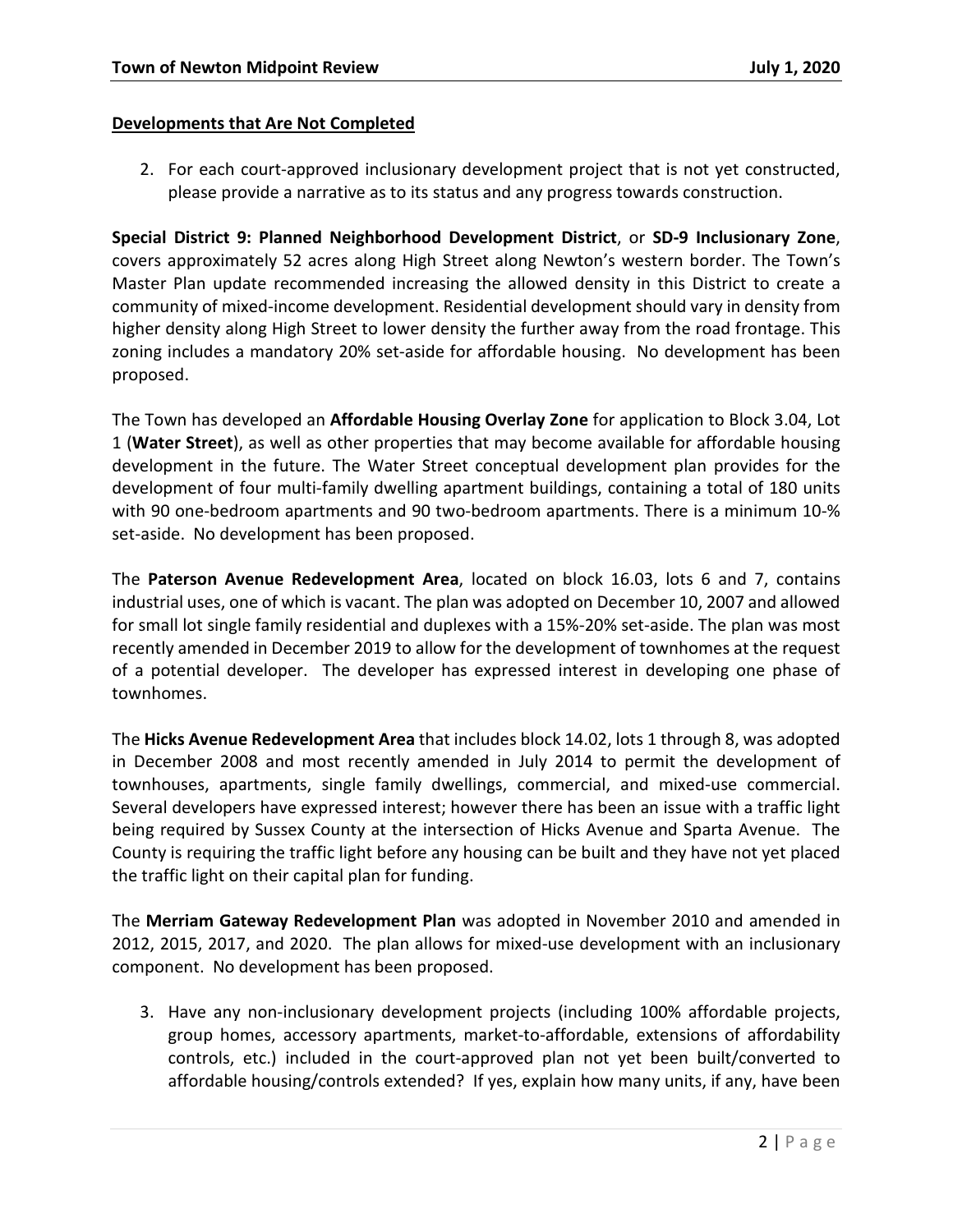built for each non-inclusionary project or mechanism and when construction is expected to be completed on the remaining units.

The Sussex County ARC (SCARC) Group Home has yet to be completed. On June 25, 2012, SCARC, Inc. requested \$48,000 from the Town of Newton Affordable Housing Trust Fund to fund the construction of a residential facility for developmentally disabled adults near the intersection of Trinity and Stuart Street. These monies would support six (6) units of affordable housing and eight (8) total affordable housing credits.

The **CCI Foundation's Special Needs Group Home** housing project was allocated \$60,000 from the Affordable Housing Trust Fund on November 8, 2019. Construction is underway.

4. Are there any projects that have missed any construction deadline established in the court-approved Settlement Agreement, or other mechanisms (e.g. market-to-affordable, accessory apartments, extensions of affordability controls) that have not met the completion schedule set forth in the Settlement Agreement or Housing Element and Fair Share Plan? If yes, what steps is the municipality taking to complete construction and what is the current timetable?

No projects have missed a construction deadline.

5. Are all unbuilt developments currently in a sewer service area, and if not what has the municipality done to incorporate the site into a sewer service area? Are there any barriers to obtaining water or sewer for any unbuilt site? Are there any other regulatory conditions (e.g. changes to DEP permits or conditions) that make it not possible to complete any site as originally contemplated?

All unbuilt developments are within the sewer service areas and there are no changes to regulatory conditions that make it not possible to complete any site.

### **Rehabilitation Obligation**

6. Is the rehabilitation program being administered by a municipality, county, or both? Do the program(s) include rental rehabilitation? If the municipality has not met at least half of its rehabilitation obligation by this midpoint review, what affirmative steps is the municipality taking to meet the obligation and to facilitate participation by homeowners and/or landlords?

The Town has a municipal rehabilitation program in place that initially utilized a Small Cities Grant to fund the rehabilitation of 20 housing units. Those 20 units were completed, closing the grant. The Town retained a revolving loan fund to provide for additional rehabilitation as loans are paid back into the fund. Over the Third Round period, Newton plans to rehabilitate additional housing units utilizing this revolving loan fund and other funding sources, such as the Small Cities Grant.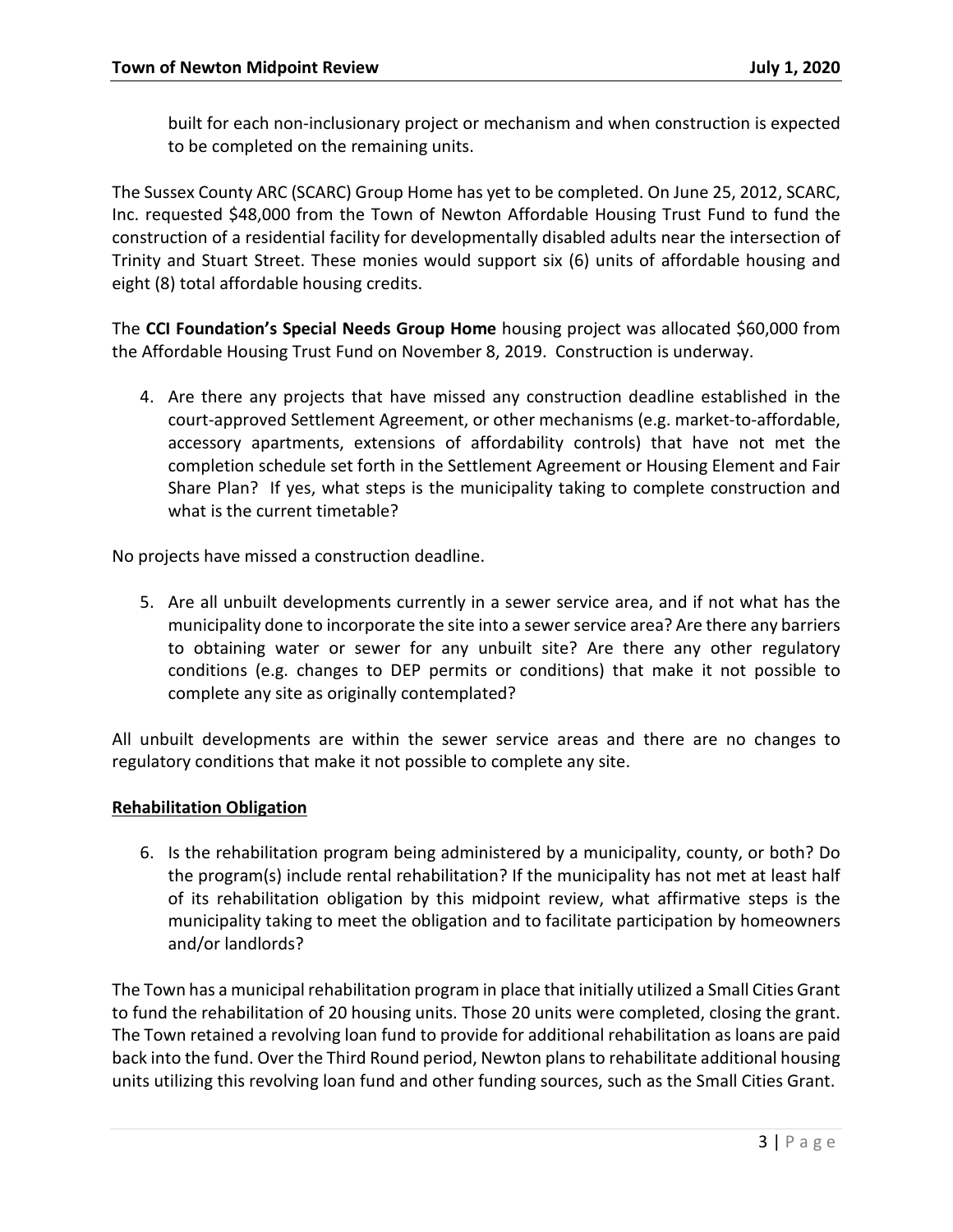Any new construction units created over and above what is required to satisfy the Town's fair share obligation will be used to address the Town's rehabilitation obligation.

# **For Municipalities with a Prior Round and/or Third Round Vacant Land Adjustment (note please make sure any development referenced in the answers to these questions that includes or will include affordable housing is also in the monitoring spreadsheet):**

Not applicable.

- 7. If the municipality's court-approved Prior and/or Third Round plan includes Unmet Need:
	- a. Has there been any development, proposal for development received by the municipality (even if ultimately rejected), adoption of rezoning or a redevelopment plan for of any parcel larger than 0.5 acres since the settlement was approved by the court on a parcel that was neither previously identified in calculating the municipality's RDP nor included in an inclusionary overlay zone? If so:
		- i. Please describe the development(s), development proposal(s), rezoning(s) or redevelopment plans(s)?
		- ii. Is any affordable housing included in any of the development(s) proposals(s), and/or rezoning(s) or redevelopment plan(s) referenced?
		- iii. If the municipality has a mandatory set-aside ordinance, was that applied to the development(s) and/or rezoning(s) or redevelopment plan(s)?
	- b. Has any development occurred or been proposed to occur within any inclusionary overlay zone or for which a mandatory set-aside ordinance, if required to be adopted by the municipality, would apply since the settlement? If so:
		- i. What is that development or developments?
		- ii. Does that proposed or actual development include any affordable housing? What percentage of the development is affordable?
		- iii. Have any changed circumstances occurred that result in additional parcels becoming available for development that were neither previously identified in calculating the municipality's RDP nor included in an inclusionary overlay zone? If yes, please identify the parcel(s) and describe how the municipality plans to address the changed circumstances.